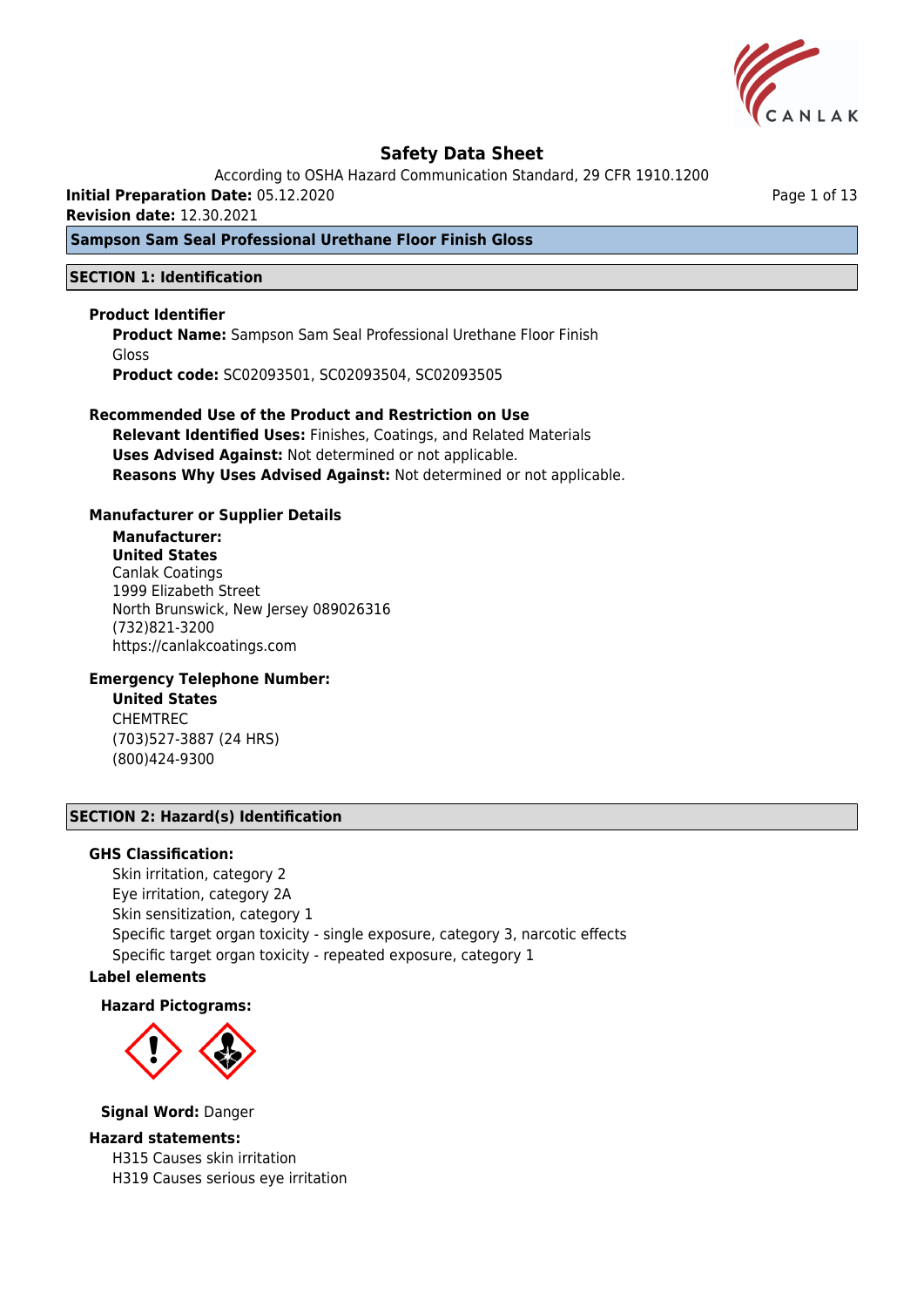According to OSHA Hazard Communication Standard, 29 CFR 1910.1200

**Initial Preparation Date:** 05.12.2020

**Revision date:** 12.30.2021

## **Sampson Sam Seal Professional Urethane Floor Finish Gloss**

H317 May cause an allergic skin reaction H336 May cause drowsiness or dizziness H372 Causes damage to organs (state all organs affected, if known) through prolonged or repeated exposure (state route of exposure if it is conclusively proven that no other routes of exposure cause the hazard) **Precautionary Statements:** P264 Wash skin thoroughly after handling P280 Wear protective gloves/protective clothing/eye protection/face protection P261 Avoid breathing dust/fume/gas/mist/vapors/spray P272 Contaminated work clothing must not be allowed out of the workplace P271 Use only outdoors or in a well-ventilated area P260 Do not breathe dust/fume/gas/mist/vapors/spray P270 Do not eat, drink or smoke when using this product P302+P352 IF ON SKIN: Wash with plenty of water/ … P321 Specific treatment (see ... on this label) P332+P313 If skin irritation occurs: Get medical advice/attention P362 Take off contaminated clothing and wash it before reuse P305+P351+P338 IF IN EYES: Rinse cautiously with water for several minutes. Remove contact lenses, if present and easy to do. Continue rinsing P337+P313 If eye irritation persists: Get medical advice/attention P333+P313 If skin irritation or rash occurs: Get medical advice/attention P363 Wash contaminated clothing before reuse P304+P340 IF INHALED: Remove victim to fresh air and keep at rest in a position comfortable for breathing P312 Call a POISON CENTER/doctor/.../if you feel unwell P314 Get medical advice/attention if you feel unwell P403+P233 Store in a well-ventilated place. Keep container tightly closed P405 Store locked up P501 Dispose of contents/container to… **Hazards Not Otherwise Classified:** None **SECTION 3: Composition/Information on Ingredients Identification Name Weight %** CAS Number: 64742-47-8 Distillates (petroleum), hydrotreated light  $\sim$  30 CAS Number: 8052-41-3 Stoddard Solvent with < 0.1% Benzene content <30 CAS Number: Methyl ethyl ketoxime  $\vert$  <0.3

## **Additional Information:** None

### **SECTION 4: First Aid Measures**

## **Description of First Aid Measures**

### **General Notes:**

96-29-7

Show this Safety Data Sheet to the doctor in attendance.

### **After Inhalation:**

If inhaled, remove person to fresh air and place in a position comfortable for breathing. Keep person at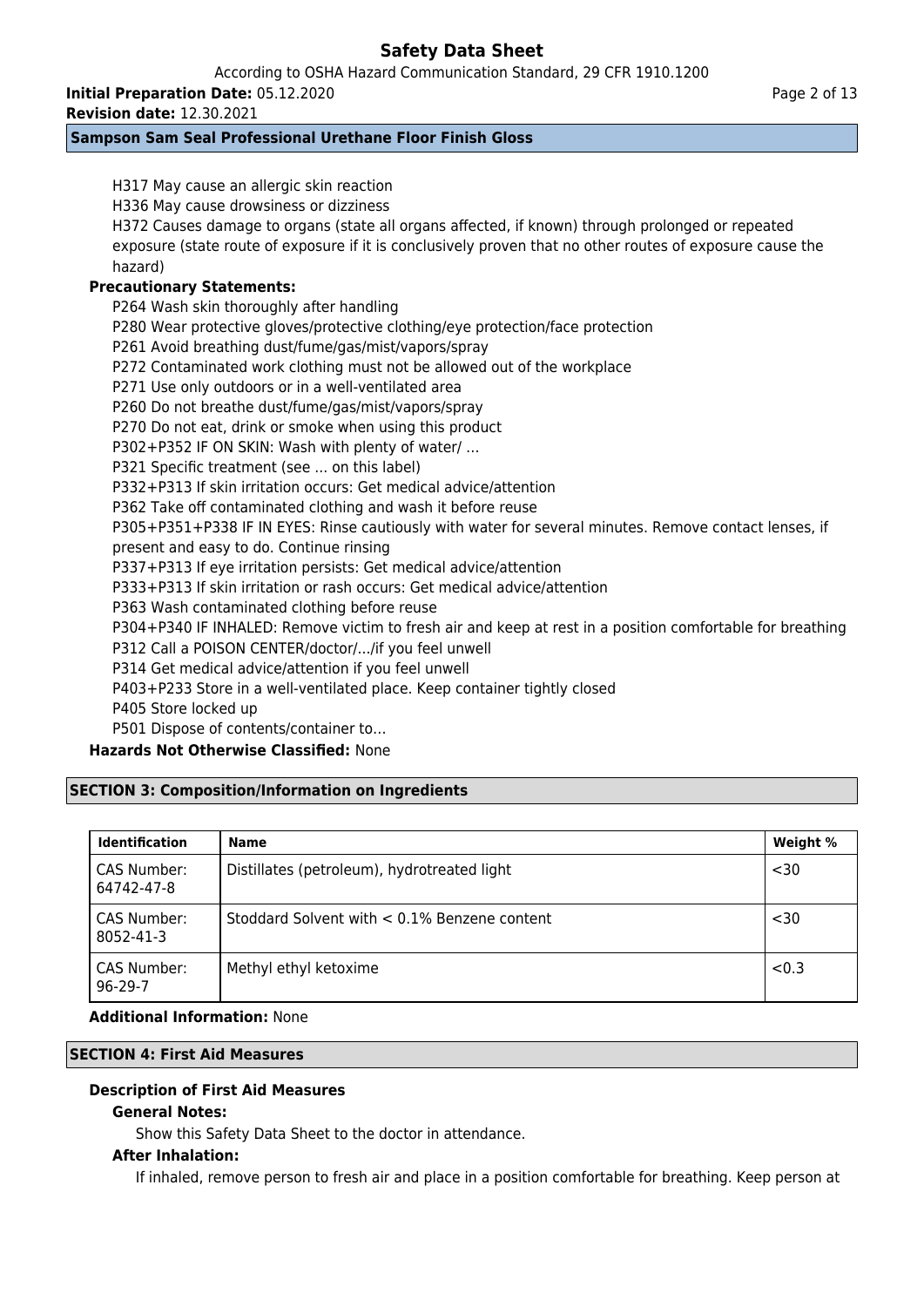According to OSHA Hazard Communication Standard, 29 CFR 1910.1200

**Initial Preparation Date:** 05.12.2020

**Revision date:** 12.30.2021

### **Sampson Sam Seal Professional Urethane Floor Finish Gloss**

rest. If breathing is difficult, administer oxygen. If breathing has stopped, provide artificial respiration. If experiencing respiratory symptoms, seek medical advice/attention.

## **After Skin Contact:**

Remove contaminated clothing and shoes. Rinse skin with copious amounts of water [shower] for several minutes. Launder contaminated clothing before reuse. If symptoms develop or persist, seek medical advice/attention.

## **After Eye Contact:**

Rinse eyes with plenty of water for several minutes. Remove contact lenses if present and easy to do so. Protect unexposed eye. If symptoms develop or persist, seek medical advice/attention.

Rinse eyes with plenty of gently flowing lukewarm water for 15 minutes. Remove contact lenses if present and easy to do so. Protect unexposed eye. If symptoms develop or persist, seek medical advice/attention.

### **After Swallowing:**

If swallowed, DO NOT induce vomiting unless told to do so by a physician or poison control center. Rinse mouth with water. Never give anything by mouth to an unconscious person. If spontaneous vomiting occurs, place on the left side with head down to prevent aspiration of liquid into the lungs. If symptoms develop or persist, seek medical advice/attention.

## **Most Important Symptoms and Effects, Both Acute and Delayed**

### **Acute Symptoms and Effects:**

Skin contact may result in redness, pain, burning and inflammation.

Eye contact may result in irritation, redness, pain, inflammation, itching, burning and tearing.

Dermal exposure may cause an allergic skin reaction. Symptoms may include irritation, redness, pain, rash, inflammation, itching, burning and dermatitis.

Inhalation may have adverse effects on the central nervous system. Symptoms may include drowsiness, dizziness, headache, nausea and lowering of consciousness. Acute overexposure via inhalation may result in respiratory distress, confusion and unconsciousness.

### **Delayed Symptoms and Effects:**

Effects are dependent on exposure (dose, concentration, contact time).

Causes damage to organs through prolonged or repeated exposure. Effects are dependent on exposure (dose, concentration, contact time).

### **Immediate Medical Attention and Special Treatment**

### **Specific Treatment:**

Overexposure via inhalation requires urgent medical treatment.

### **Notes for the Doctor:**

Treat symptomatically.

### **SECTION 5: Firefighting Measures**

### **Extinguishing Media**

### **Suitable Extinguishing Media:**

Water mist/fog, carbon dioxide, dry chemical or alcohol resistant foam.

### **Unsuitable Extinguishing Media:**

Do not use water jet.

### **Specific Hazards During Fire-Fighting:**

Thermal decomposition may produce irritating/toxic fumes/gases.

### **Special Protective Equipment for Firefighters:**

Fire-fighters should wear appropriate protective equipment and self-contained breathing apparatus (SCBA)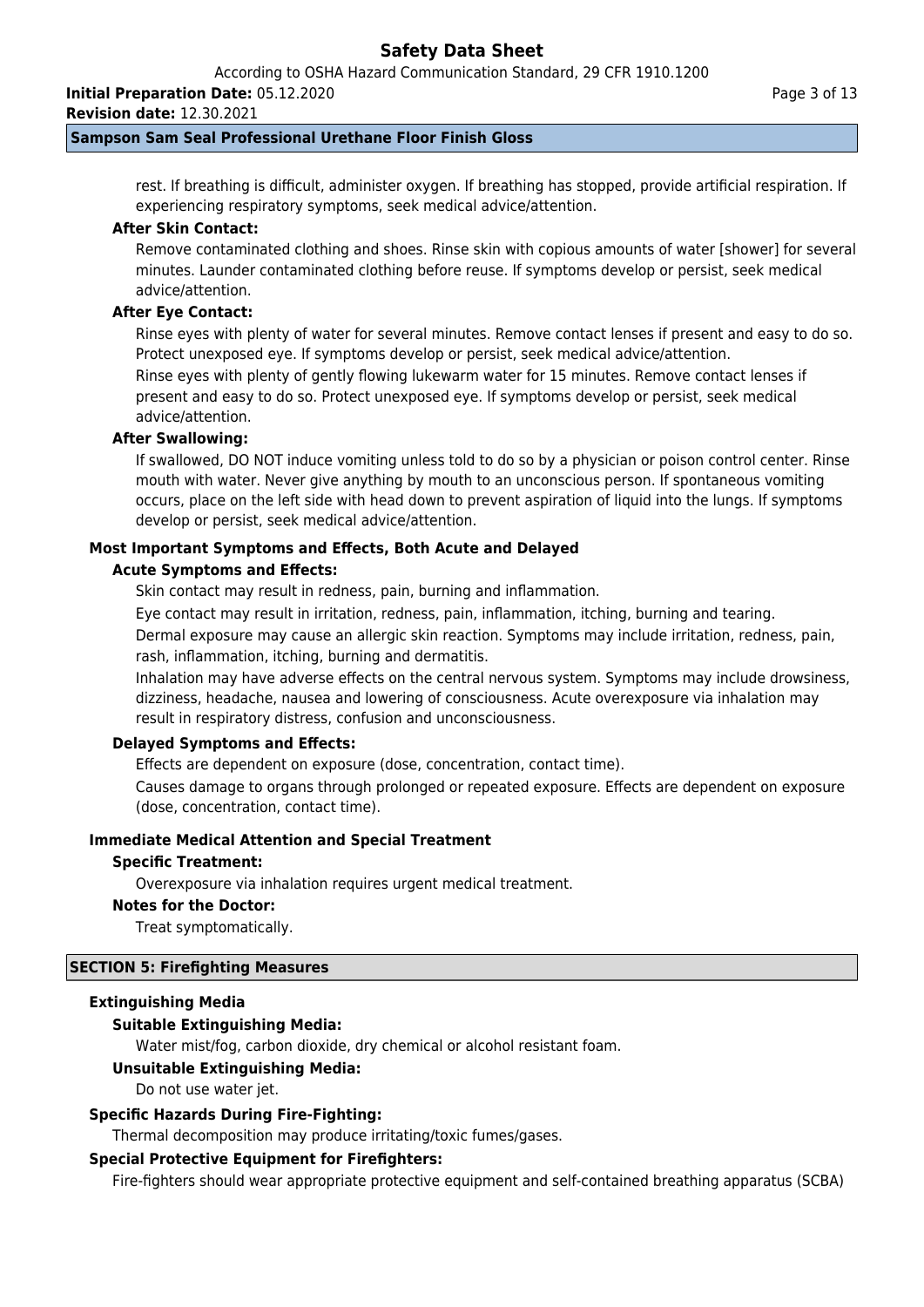According to OSHA Hazard Communication Standard, 29 CFR 1910.1200

**Initial Preparation Date:** 05.12.2020

**Revision date:** 12.30.2021

## **Sampson Sam Seal Professional Urethane Floor Finish Gloss**

with a full-face piece operated in positive pressure mode.

### **Special precautions:**

Avoid contact with skin, eyes, hair and clothing. Do not breathe fumes/gas/mists/aerosols/vapors/dusts. Move containers from fire area if safe to do so. Use water spray/fog for cooling fire exposed containers. Avoid unnecessary run-off of extinguishing media which may cause pollution.

## **SECTION 6: Accidental Release Measures**

## **Personal Precautions, Protective Equipment, and Emergency Procedures:**

Evacuate unnecessary personnel. Ventilate area. Extinguish any sources of ignition. Wear recommended personal protective equipment (see Section 8). Avoid contact with skin, eyes and clothing. Avoid breathing mist, vapor, dust, fume and spray. Do not walk through spilled material. Wash thoroughly after handling.

### **Environmental Precautions:**

Prevent further leakage or spillage if safe to do so. Prevent from reaching drains, sewers and waterways. Discharge into the environment must be avoided.

### **Methods and Material for Containment and Cleaning Up:**

Do not touch damaged containers or spilled material unless wearing appropriate personal protective clothing. Stop leak if you can do it without risk. Contain and collect spillage and place in suitable container for future disposal. Dispose of in accordance with all applicable regulations (see Section 13).

### **Reference to Other Sections:**

For personal protective equipment see Section 8. For disposal see Section 13.

### **SECTION 7: Handling and Storage**

### **Precautions for Safe Handling:**

Use appropriate personal protective equipment (see Section 8). Use only with adequate ventilation. Avoid breathing mist/vapor/spray/dust. Do not eat, drink, smoke, or use personal products when handling chemical substances. Avoid contact with skin, eyes and clothing. Wash affected areas thoroughly after handling. Keep away from incompatible materials (See Section 10). Keep containers tightly closed when not in use.

### **Conditions for Safe Storage, Including Any Incompatibilities:**

Store in cool, dry, well-ventilated location out of direct sunlight. Keep away from food and beverages. Protect from freezing and physical damage. Store away from heat, open flames and other sources of ignition. Keep container tightly sealed. Store away from incompatible materials (See Section 10).

### **SECTION 8: Exposure Controls/Personal Protection**

Only those substances with limit values have been included below.

### **Occupational Exposure Limit Values:**

| <b>Country (Legal Basis)</b> | <b>Substance</b>                                | <b>Identifier</b> | <b>Permissible concentration</b>                                              |
|------------------------------|-------------------------------------------------|-------------------|-------------------------------------------------------------------------------|
| losha                        | Stoddard Solvent with < 0.1% Benzene<br>content | 8052-41-3         | PEL: 525 mg/m <sup>3</sup>                                                    |
|                              | Stoddard Solvent with < 0.1% Benzene<br>content | 8052-41-3         | PEL: 100 ppm                                                                  |
|                              | Distillates (petroleum), hydrotreated light     | 64742-47-8        | 8-Hour TWA-PEL: 2000 mg/m <sup>3</sup> (500)<br>ppm [aliphatic hydrocarbons]) |
| INIOSH                       | Stoddard Solvent with < 0.1% Benzene<br>content | 8052-41-3         | Ceiling Limit: 1800 mg/m <sup>3</sup> (15-<br>lmin)                           |
|                              | Stoddard Solvent with < 0.1% Benzene<br>content | 8052-41-3         | IDLH: 20000 mg/m <sup>3</sup>                                                 |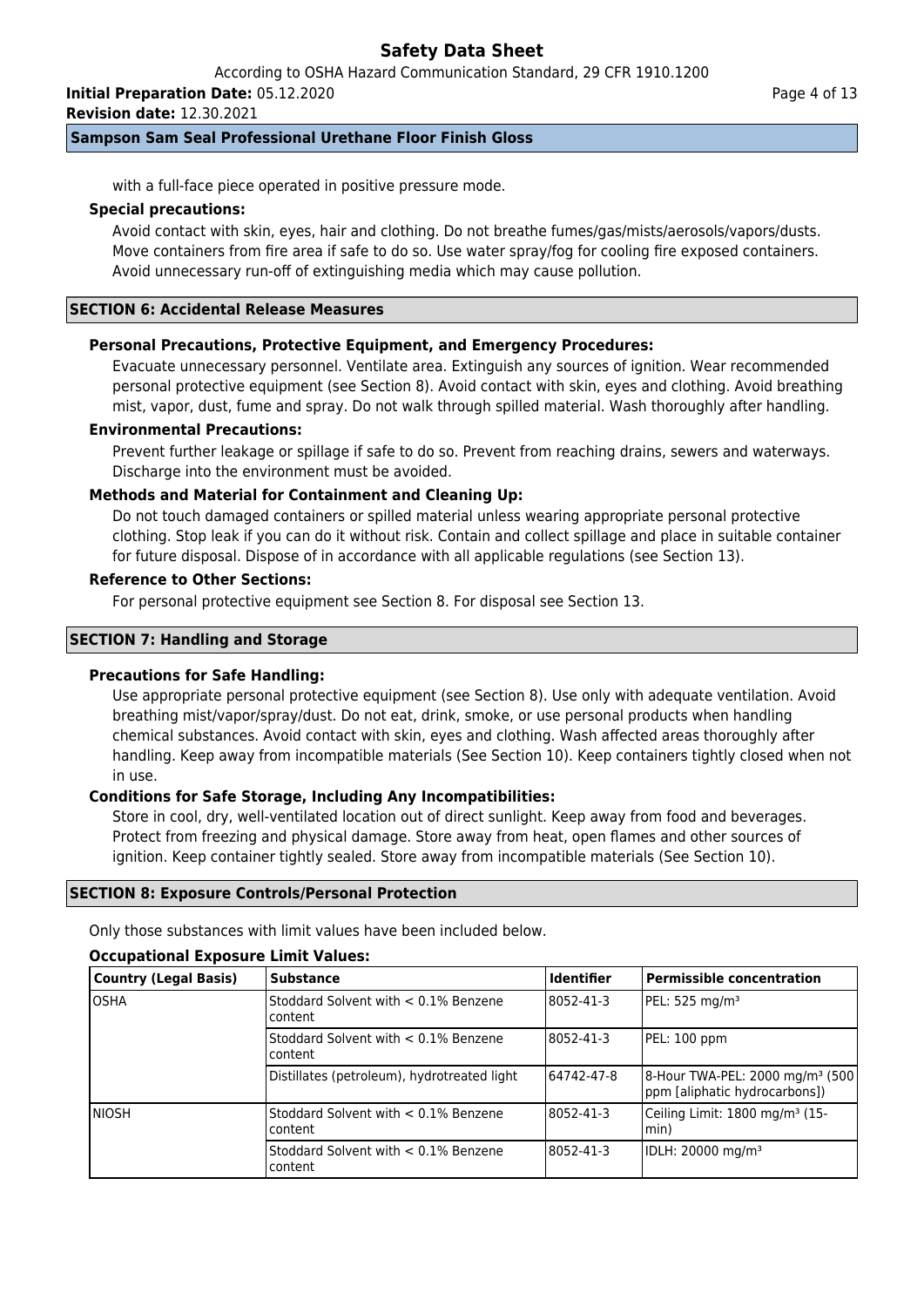## According to OSHA Hazard Communication Standard, 29 CFR 1910.1200

**Initial Preparation Date:** 05.12.2020

**Revision date:** 12.30.2021

### **Sampson Sam Seal Professional Urethane Floor Finish Gloss**

| <b>Country (Legal Basis)</b> | <b>Substance</b>                                   | <b>Identifier</b> | <b>Permissible concentration</b>                                                                        |
|------------------------------|----------------------------------------------------|-------------------|---------------------------------------------------------------------------------------------------------|
|                              | Stoddard Solvent with $< 0.1\%$ Benzene<br>content | 8052-41-3         | REL: 350 mg/m <sup>3</sup>                                                                              |
|                              | Distillates (petroleum), hydrotreated light        | 64742-47-8        | REL-TWA: $350$ mg/m <sup>3</sup> (up tp 10 hr<br>[petroleum distillates, naphtha])                      |
|                              | Distillates (petroleum), hydrotreated light        | 64742-47-8        | Ceiling Limit: 1800 mg/m <sup>3</sup> ([15<br>min] petroleum distillates,<br>naphtha)                   |
|                              | Distillates (petroleum), hydrotreated light        | 64742-47-8        | REL-TWA: 100 mg/m <sup>3</sup> (up to 10 hr<br>[kerosene])                                              |
| <b>ACGIH</b>                 | Stoddard Solvent with $< 0.1\%$ Benzene<br>content | 8052-41-3         | 8-Hour TWA: 100 ppm                                                                                     |
|                              | Distillates (petroleum), hydrotreated light        | 64742-47-8        | TLV-TWA: 200 mg/m <sup>3</sup> (Kerosene<br>and jet-fuels [non-aerosol], as<br>total hydrocarbon vapor) |
| United States (California)   | Stoddard Solvent with < 0.1% Benzene<br>content    | 8052-41-3         | 8-Hour TWA: 100 ppm                                                                                     |
|                              | Stoddard Solvent with $< 0.1\%$ Benzene<br>content | 8052-41-3         | 8-Hour TWA: 525 mg/m <sup>3</sup>                                                                       |
|                              | Distillates (petroleum), hydrotreated light        | 64742-47-8        | 8-Hour TWA-PEL: 1600 mg/m <sup>3</sup> (400)<br>ppm [aliphatic hydrocarbons])                           |
| WEEL                         | Methyl ethyl ketoxime                              | $96 - 29 - 7$     | 8-Hour TWA: 36 mg/m <sup>3</sup> (10 ppm)                                                               |

### **Biological Limit Values:**

No biological exposure limits noted for the ingredient(s).

## **Information on Monitoring Procedures:**

Not determined or not applicable.

### **Appropriate Engineering Controls:**

Emergency eye wash stations and safety showers should be available in the immediate vicinity of use or handling. Provide adequate ventilation to maintain the airborne concentrations of vapor, mists, and/or dusts below the applicable workplace exposure limits, while observing recognized national standards (or equivalent).

## **Personal Protection Equipment**

### **Eye and Face Protection:**

Safety glasses or goggles. Use eye protection equipment that has been tested and approved by recognized national standards (or equivalent).

### **Skin and Body Protection:**

Chemical resistant, impervious gloves approved by the appropriate standards. Gloves must be inspected prior to use. Avoid skin contact with used gloves. Appropriate techniques should be used to remove used gloves and contaminated clothing. Personal protective equipment for the body should be selected based on the task being performed and the risks involved and should be approved by a specialist before handling this product. Ensure that all personal protective equipment is approved by recognized national standards (or equivalent).

### **Respiratory Protection:**

If engineering controls do not maintain airborne concentrations below the applicable workplace exposure limits, or to an acceptable level (if exposure limits have not been established), a respirator approved by recognized national standards (or equivalent) must be worn.

### **General Hygienic Measures:**

When handling chemical products, do not eat, drink or smoke. Wash hands after handling, before breaks, and at the end of the workday. Avoid contact with skin, eyes and clothing. Wash contaminated clothing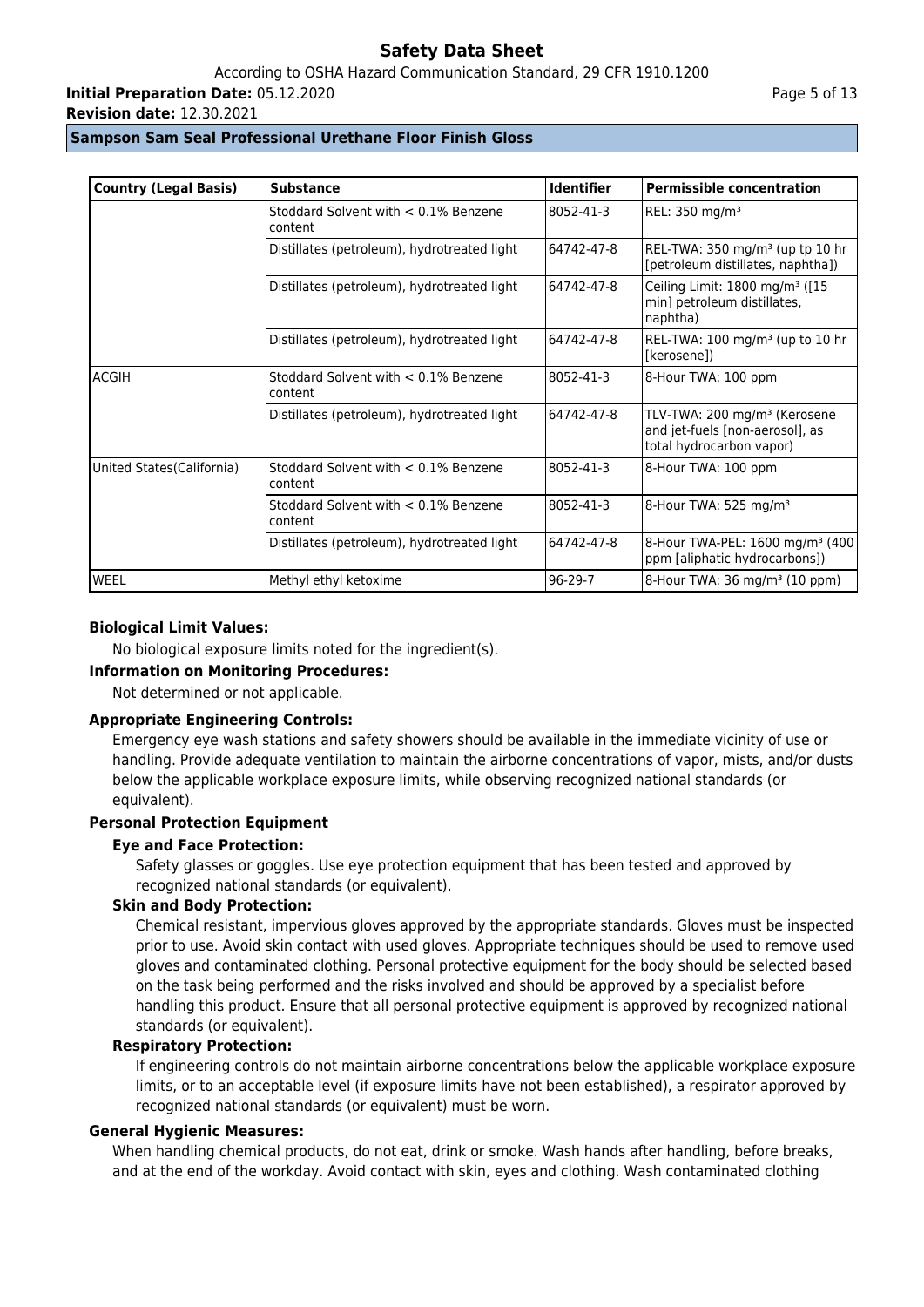## According to OSHA Hazard Communication Standard, 29 CFR 1910.1200

**Initial Preparation Date:** 05.12.2020

**Revision date:** 12.30.2021

**Sampson Sam Seal Professional Urethane Floor Finish Gloss**

before reuse. Perform routine housekeeping.

### **SECTION 9: Physical and Chemical Properties**

### **Information on Basic Physical and Chemical Properties**

| <b>Appearance</b>                         | Amber Liquid         |
|-------------------------------------------|----------------------|
| <b>Odor</b>                               | Mild                 |
| <b>Odor threshold</b>                     | N/A                  |
| pH                                        | N/A                  |
| <b>Melting point/freezing point</b>       | N/A                  |
| Initial boiling point/range               | 161-198°C            |
| Flash point (closed cup)                  | $> 38^{\circ}$ C     |
| <b>Evaporation rate</b>                   | N/A                  |
| <b>Flammability (solid, gas)</b>          | N/A                  |
| <b>Upper flammability/explosive limit</b> | N/A                  |
| Lower flammability/explosive limit        | $0.75 - 1.2%$        |
| <b>Vapor pressure</b>                     | N/A                  |
| <b>Vapor density</b>                      | Heavier than air     |
| <b>Density</b>                            | $0.89 + - 0.02$ g/cc |
| <b>Relative density</b>                   | $0.89 + - 0.02$      |
| <b>Solubilities</b>                       | N/A                  |
| Partition coefficient (n-octanol/water)   | N/A                  |
| <b>Auto/Self-ignition temperature</b>     | N/A                  |
| <b>Decomposition temperature</b>          | N/A                  |
| <b>Dynamic viscosity</b>                  | N/A                  |
| <b>Kinematic viscosity</b>                | N/A                  |
| <b>Explosive properties</b>               | N/A                  |
| <b>Oxidizing properties</b>               | N/A                  |

## **SECTION 10: Stability and Reactivity**

#### **Reactivity:**

Not reactive under recommended handling and storage conditions.

### **Chemical Stability:**

Stable under recommended handling and storage conditions.

### **Possibility of Hazardous Reactions:**

Hazardous reactions are not anticipated under recommended conditions of handling and storage.

### **Conditions to Avoid:**

Extreme heat, open flames, hot surfaces, sparks, ignition sources and incompatible materials.

## **Incompatible Materials:**

None known.

### **Hazardous Decomposition Products:**

Under normal conditions of storage and use, hazardous decomposition products should not be produced.

#### **SECTION 11: Toxicological Information**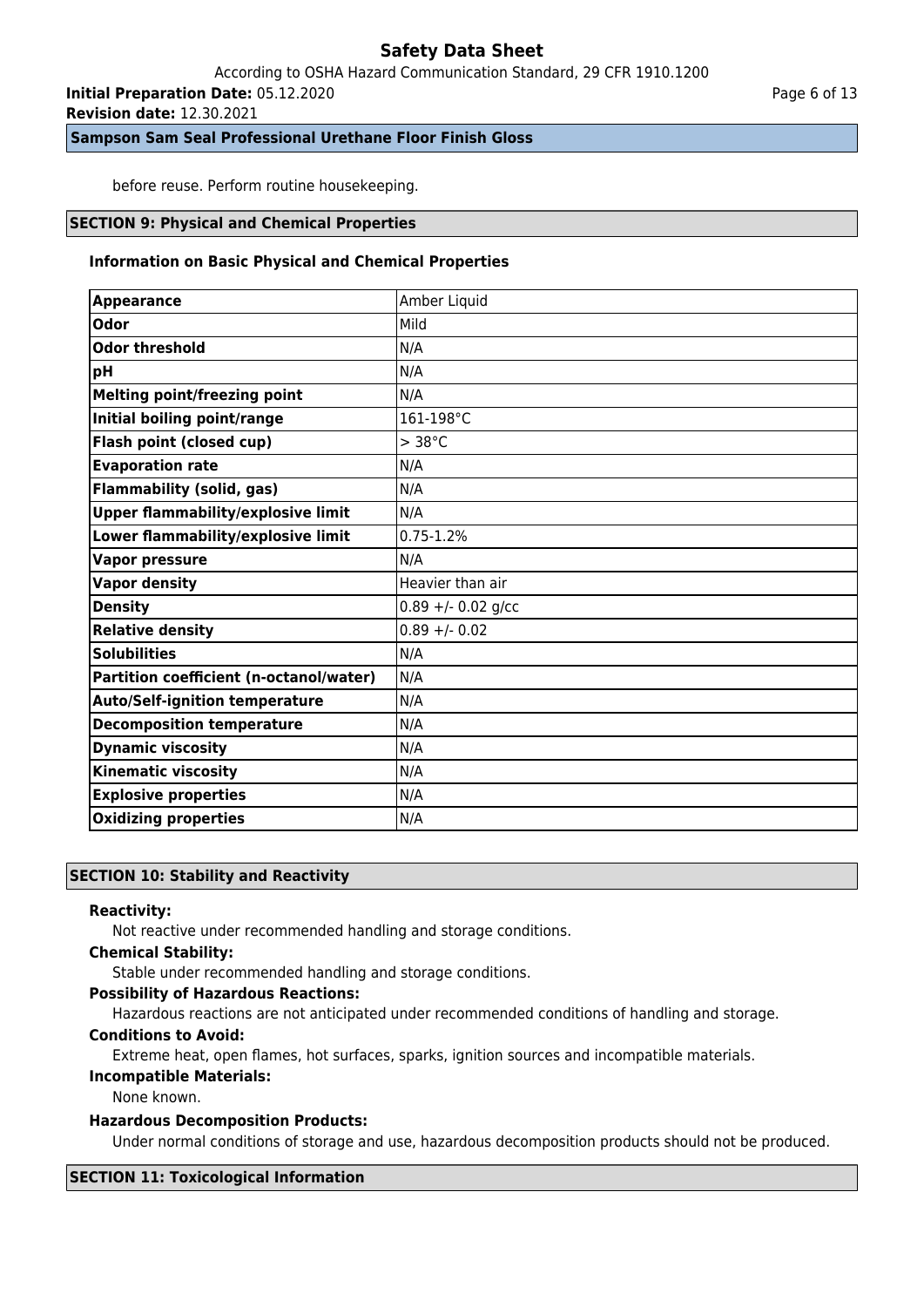According to OSHA Hazard Communication Standard, 29 CFR 1910.1200

**Initial Preparation Date:** 05.12.2020

**Revision date:** 12.30.2021

## **Sampson Sam Seal Professional Urethane Floor Finish Gloss**

## **Acute Toxicity**

**Assessment:** Based on available data, the classification criteria are not met.

**Product Data:** No data available.

## **Substance Data:**

| <b>Name</b>                                    | Route      | Result                                   |
|------------------------------------------------|------------|------------------------------------------|
| Distillates (petroleum),<br>hydrotreated light | oral       | LD50 Rat: >5000 mg/kg                    |
|                                                | dermal     | LD50 Rabbit: >2000 mg/kg                 |
|                                                | inhalation | LC50 Rat: >5.28 mg/L (4 hr [vapor])      |
| Stoddard Solvent with $< 0.1\%$                | loral      | LD50 Rat: > 5000 mg/kg                   |
| Benzene content                                | inhalation | LC50 Rat: $> 5.5$ mg/L (4 h)             |
|                                                | dermal     | LD50 Rabbit: >3000 mg/kg                 |
| Methyl ethyl ketoxime                          | oral       | LD50 Rat: 2326 mg/kg                     |
|                                                | dermal     | LD50 Rabbit: $> 1000$ mg/kg              |
|                                                | Dermal ATE | LD50 Rabbit: 1100 mg/kg                  |
|                                                | Oral ATE   | LD50 Rat: 100 mg/kg                      |
|                                                | inhalation | $LC50$ Rat: $> 4.83$ mg/L (4 hr (vapor)) |

## **Skin Corrosion/Irritation**

**Assessment:**

Causes skin irritation.

## **Product Data:**

No data available.

## **Substance Data:**

| <b>Name</b>                                                                | Result                   |
|----------------------------------------------------------------------------|--------------------------|
| Stoddard Solvent with $< 0.1\%$ Causes skin irritation.<br>Benzene content |                          |
| Methyl ethyl ketoxime                                                      | ICauses skin irritation. |

### **Serious Eye Damage/Irritation**

#### **Assessment:**

Causes serious eye irritation.

### **Product Data:**

No data available.

### **Substance Data:**

| <b>Name</b>                                                                       | <b>IResult</b>             |
|-----------------------------------------------------------------------------------|----------------------------|
| Methyl ethyl ketoxime                                                             | Causes serious eye damage. |
| Stoddard Solvent with $< 0.1\%$ Causes serious eye irritation.<br>Benzene content |                            |

## **Respiratory or Skin Sensitization**

### **Assessment:**

May cause an allergic skin reaction.

## **Product Data:**

No data available.

#### **Substance Data:**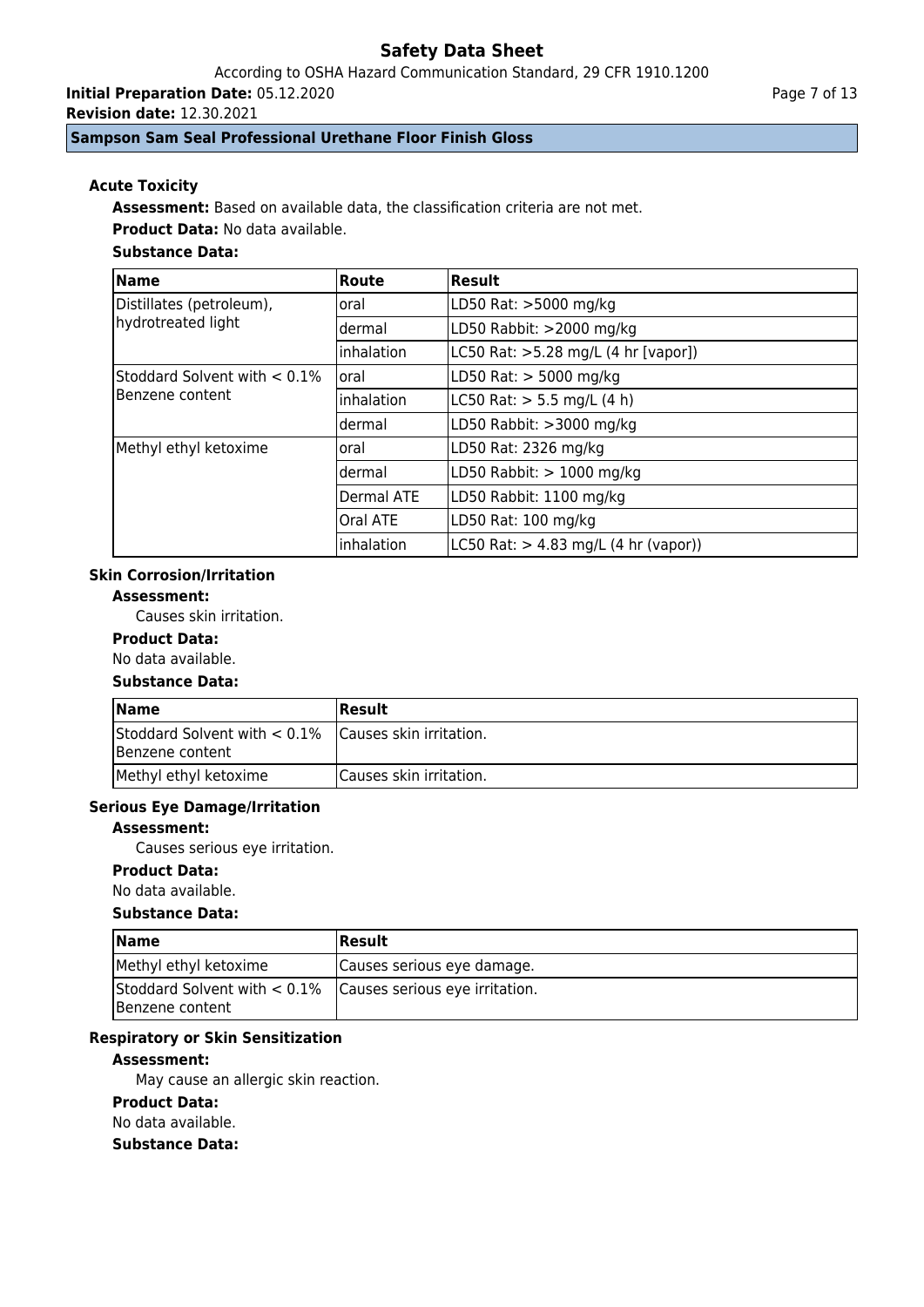## According to OSHA Hazard Communication Standard, 29 CFR 1910.1200

**Initial Preparation Date:** 05.12.2020

**Revision date:** 12.30.2021

Page 8 of 13

### **Sampson Sam Seal Professional Urethane Floor Finish Gloss**

| <b>Name</b>           | <b> Result</b>                       |
|-----------------------|--------------------------------------|
| Methyl ethyl ketoxime | May cause an allergic skin reaction. |

### **Carcinogenicity**

**Assessment:** Based on available data, the classification criteria are not met.

**Product Data:** No data available.

### **Substance Data:**

| <b>Name</b>           | <b>Species</b> | <b>Result</b>      |
|-----------------------|----------------|--------------------|
| Methyl ethyl ketoxime |                | IMay cause cancer. |

### **International Agency for Research on Cancer (IARC):**

| <b>Name</b>                                                       | Classification |
|-------------------------------------------------------------------|----------------|
| Distillates (petroleum),<br>hydrotreated light                    | Not Applicable |
| Stoddard Solvent with $< 0.1\%$ Not Applicable<br>Benzene content |                |
| Methyl ethyl ketoxime                                             | Not Applicable |

### **National Toxicology Program (NTP):**

| <b>Name</b>                                                       | Classification |
|-------------------------------------------------------------------|----------------|
| Distillates (petroleum),<br>hydrotreated light                    | Not Applicable |
| Stoddard Solvent with $< 0.1\%$ Not Applicable<br>Benzene content |                |
| Methyl ethyl ketoxime                                             | Not Applicable |

### **OSHA Carcinogens:** Not applicable

#### **Germ Cell Mutagenicity**

**Assessment:** Based on available data, the classification criteria are not met.

### **Product Data:**

No data available.

**Substance Data:** No data available.

#### **Reproductive Toxicity**

**Assessment:** Based on available data, the classification criteria are not met.

#### **Product Data:**

No data available.

**Substance Data:** No data available.

### **Specific Target Organ Toxicity (Single Exposure)**

#### **Assessment:**

May cause drowsiness or dizziness.

### **Product Data:**

No data available.

#### **Substance Data:**

| <b>Name</b>           | Result                                  |  |
|-----------------------|-----------------------------------------|--|
| Methyl ethyl ketoxime | May cause drowsiness or dizziness.      |  |
|                       | Causes damage to the respiratory tract. |  |

#### **Specific Target Organ Toxicity (Repeated Exposure)**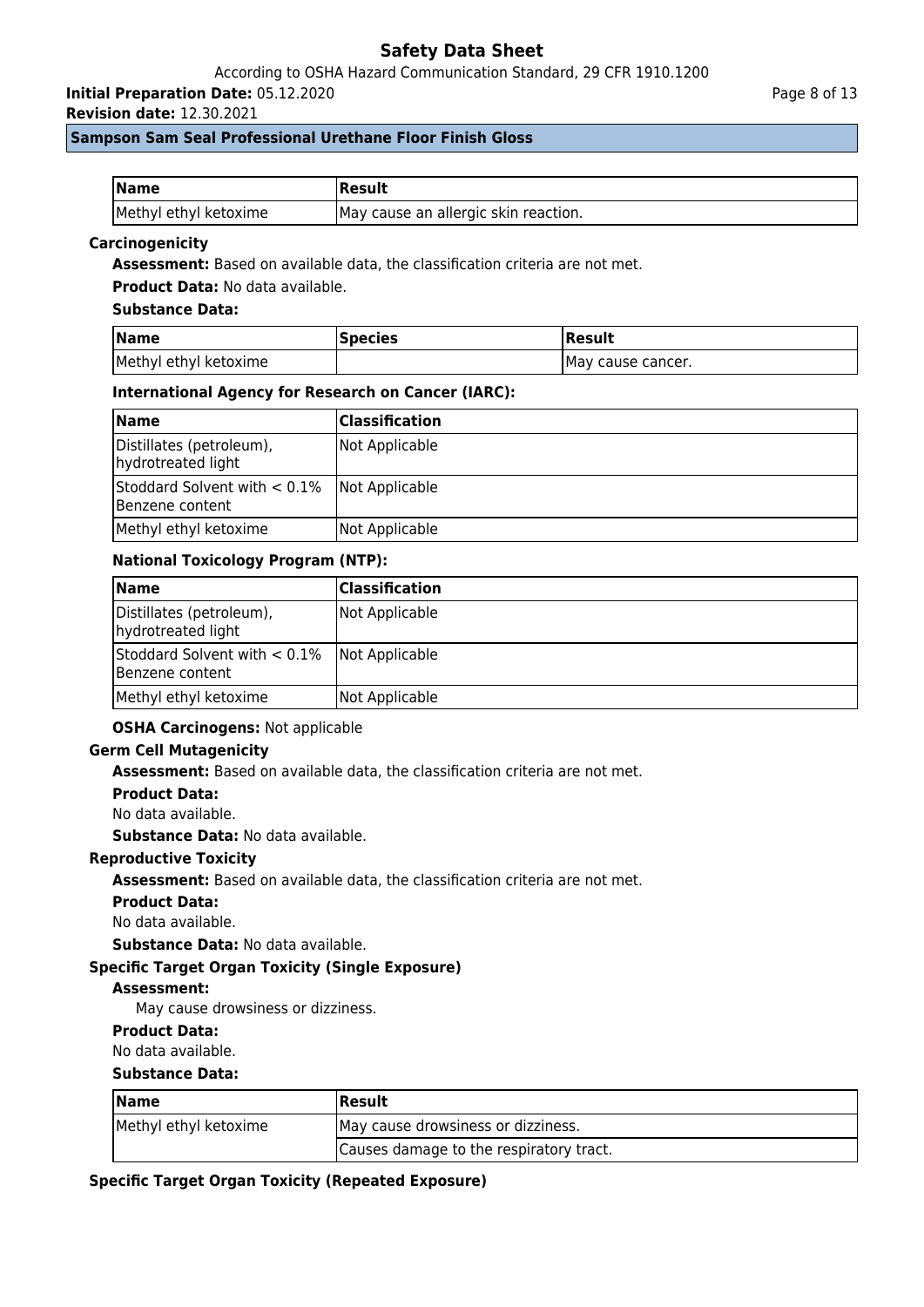## According to OSHA Hazard Communication Standard, 29 CFR 1910.1200

**Initial Preparation Date:** 05.12.2020

**Revision date:** 12.30.2021

## **Sampson Sam Seal Professional Urethane Floor Finish Gloss**

### **Assessment:**

Causes damage to organs through prolonged or repeated exposure.

## **Product Data:**

No data available.

## **Substance Data:**

| <b>Name</b>                                        | <b> Result</b>                                                                                        |
|----------------------------------------------------|-------------------------------------------------------------------------------------------------------|
| Stoddard Solvent with $< 0.1\%$<br>Benzene content | Causes damage to the Central Nervous System through prolonged or<br>repeated exposure via inhalation. |
| Methyl ethyl ketoxime                              | May cause damage to the blood system through prolonged or repeated<br>lexposure.                      |

### **Aspiration toxicity**

**Assessment:** Based on available data, the classification criteria are not met.

### **Product Data:**

No data available.

### **Substance Data:**

| <b>Name</b>                                        | Result                                        |
|----------------------------------------------------|-----------------------------------------------|
| Distillates (petroleum),<br>hydrotreated light     | May be fatal if swallowed and enters airways. |
| Stoddard Solvent with $< 0.1\%$<br>Benzene content | May be fatal if swallowed and enters airways. |

## **Information on Likely Routes of Exposure:**

No data available.

#### **Symptoms Related to the Physical, Chemical, and Toxicological Characteristics:** No data available.

**Other Information:**

No data available.

### **SECTION 12: Ecological Information**

### **Acute (Short-Term) Toxicity**

**Assessment:** Based on available data, the classification criteria are not met.

**Product Data:** No data available.

## **Substance Data:**

| <b>Name</b>                                         | Result                                                                |
|-----------------------------------------------------|-----------------------------------------------------------------------|
| Distillates (petroleum),<br>hydrotreated light      | Fish LC50 Lepomis macrochirus: 2.2 mg/L (96 hr)                       |
|                                                     | Aquatic Invertebrates EC50 Daphnia magna: 1.4 mg/L (48 hr)            |
|                                                     | Aquatic Plants EC50 Pseudokirchneriella subcapitata: 6.7 mg/L (72 hr) |
| Stoddard Solvent with $< 0.1\%$<br>lBenzene content | Fish LC50 Oncorhynchus mykiss: 0.14 mg/L (96 hours)                   |
| Methyl ethyl ketoxime                               | Fish LC50 Oryzias latipes: > 100 mg/L (96 hr)                         |
|                                                     | Aquatic Invertebrates EC50 Daphnia magna: 201 mg/L (48 hr)            |
|                                                     | Aquatic Plants EC50 Scenedesmus capricornutum: 6.09 mg/L (72 hr)      |

## **Chronic (Long-Term) Toxicity**

**Assessment:** Based on available data, the classification criteria are not met. **Product Data:** No data available.

### **Substance Data:**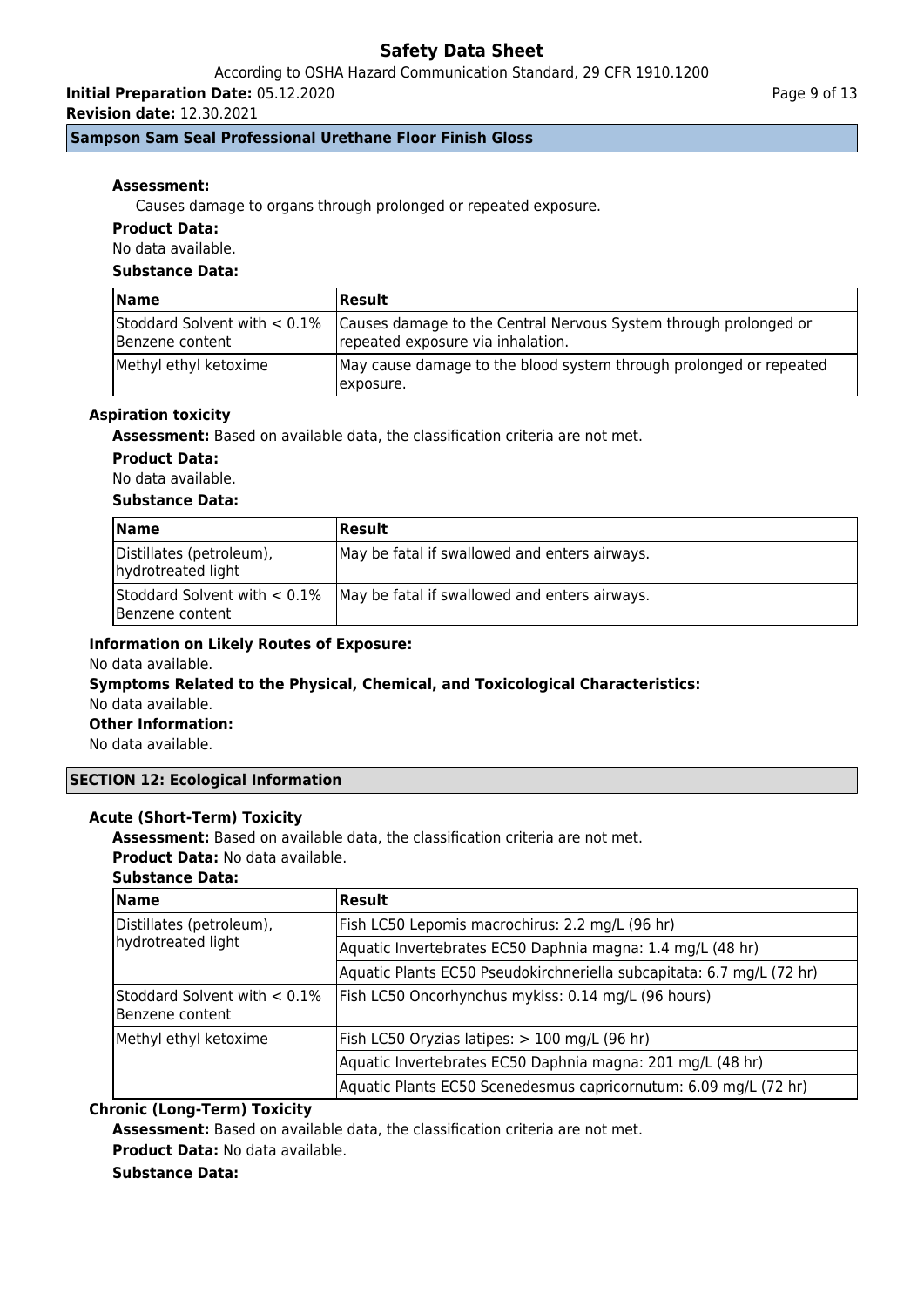# According to OSHA Hazard Communication Standard, 29 CFR 1910.1200

**Initial Preparation Date:** 05.12.2020

**Revision date:** 12.30.2021

## **Sampson Sam Seal Professional Urethane Floor Finish Gloss**

| <b>Name</b>                                     | <b>Result</b>                                                    |
|-------------------------------------------------|------------------------------------------------------------------|
| Stoddard Solvent with < 0.1%<br>Benzene content | Fish NOEC Oncorhynchus mykiss: 0.02 mg/L (30 d)                  |
| Methyl ethyl ketoxime                           | Fish NOEC Oryzias latipes: 50 mg/L (14 d)                        |
|                                                 | Aquatic Invertebrates NOEC Daphnia magna: >= 100 mg/L (21 d)     |
|                                                 | Aquatic Plants NOEC Scenedesmus capricornutum: 1.02 mg/L (72 hr) |
| Distillates (petroleum),<br>hydrotreated light  | Aquatic Invertebrates EC50 Daphnia magna: 0.81 mg/L (21 d)       |

### **Persistence and Degradability**

**Product Data:** No data available.

### **Substance Data:**

| <b>Name</b>                                        | Result                                                           |
|----------------------------------------------------|------------------------------------------------------------------|
| Stoddard Solvent with $< 0.1\%$<br>Benzene content | Readily biodegradable.                                           |
| Methyl ethyl ketoxime                              | Inherently biodegradable (70% degradation after 18 days).        |
| Distillates (petroleum),<br>hydrotreated light     | Substance is considered to be inherently biodegradable in water. |

### **Bioaccumulative Potential**

### **Product Data:** No data available.

## **Substance Data:**

| <b>Name</b>                                    | <b>Result</b>                                                                                                                                                       |
|------------------------------------------------|---------------------------------------------------------------------------------------------------------------------------------------------------------------------|
| Benzene content                                | Stoddard Solvent with < 0.1%   BCF: 39.66 L/Kg ww; Not considered to be bioaccumulative.                                                                            |
| Methyl ethyl ketoxime                          | IBCF: 5.8                                                                                                                                                           |
| Distillates (petroleum),<br>hydrotreated light | This substance is a hydrocarbon UVCB. Standard tests for this endpoint are<br>intended for single substances and are not appropriate for this complex<br>substance. |

## **Mobility in Soil**

## **Product Data:** No data available.

### **Substance Data:**

| <b>Name</b>                                                          | Result                                                                                                                                                               |
|----------------------------------------------------------------------|----------------------------------------------------------------------------------------------------------------------------------------------------------------------|
| Stoddard Solvent with $< 0.1\%$ Koc at 20°C: 1451<br>Benzene content |                                                                                                                                                                      |
| Distillates (petroleum),<br>hydrotreated light                       | This substance is a hydrocarbon UVCB. Standard tests for this endpoint are<br>intended for single substances and are not appropriate for this complex<br>Isubstance. |

## **Results of PBT and vPvB assessment**

#### **Product Data:**

**PBT assessment:** This product does not contain any substances that are assessed to be a PBT. **vPvB assessment:** This product does not contain any substances that are assessed to be a vPvB.

## **Substance Data:**

## **PBT assessment:**

| Stoddard Solvent with $< 0.1\%$ The substance is not PBT.<br>Benzene content |                            |
|------------------------------------------------------------------------------|----------------------------|
| Methyl ethyl ketoxime                                                        | IThe substance is not PBT. |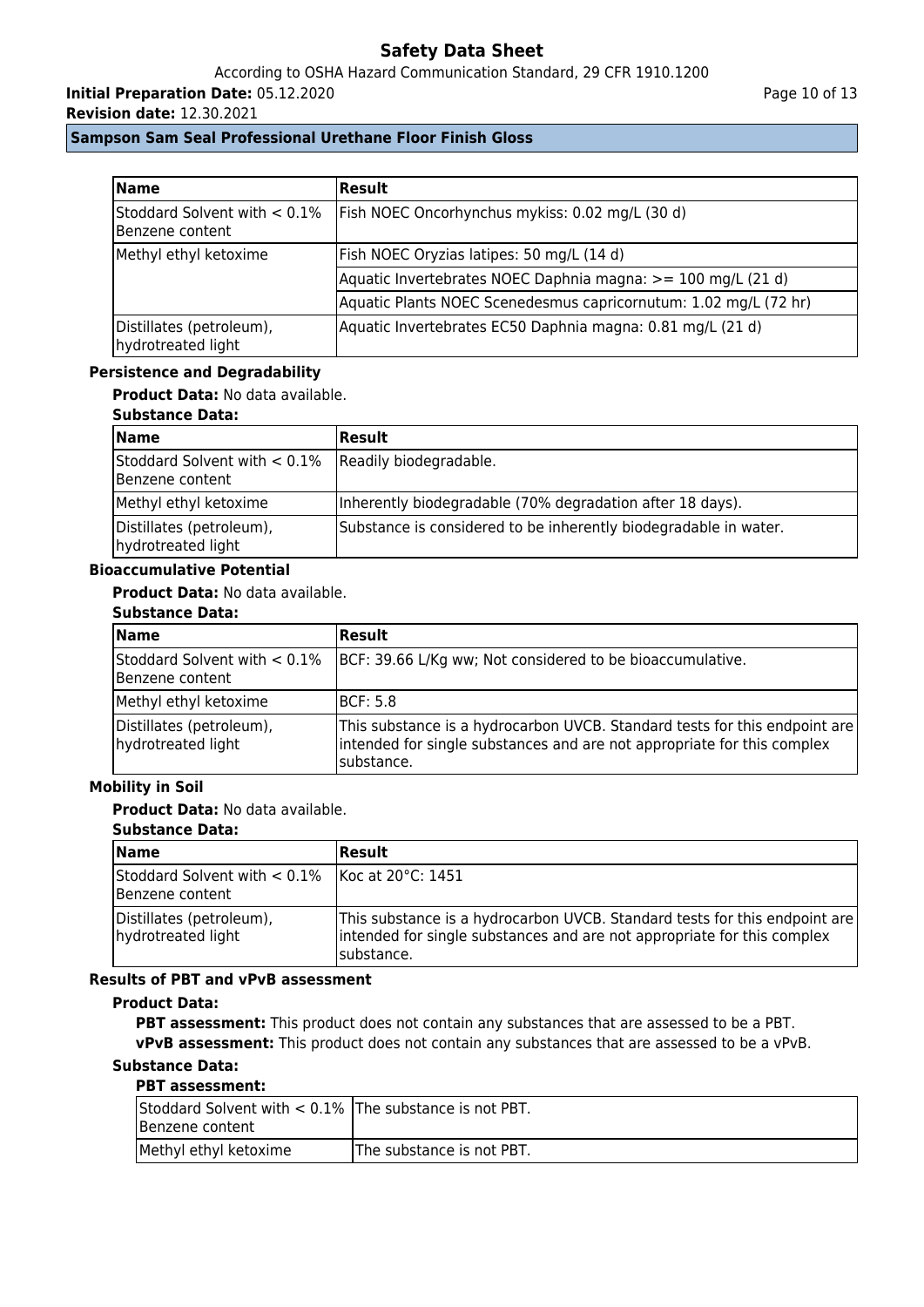## According to OSHA Hazard Communication Standard, 29 CFR 1910.1200

**Initial Preparation Date:** 05.12.2020

**Revision date:** 12.30.2021

Page 11 of 13

## **Sampson Sam Seal Professional Urethane Floor Finish Gloss**

| Distillates (petroleum),<br>hydrotreated light                                | This substance is a UVCB and does not contain constituents included in<br>the SVHC candidate list as PBT at concentrations above 0.1%.  |  |
|-------------------------------------------------------------------------------|-----------------------------------------------------------------------------------------------------------------------------------------|--|
| <b>vPvB</b> assessment:                                                       |                                                                                                                                         |  |
| Stoddard Solvent with $< 0.1\%$ The substance is not vPvB.<br>Benzene content |                                                                                                                                         |  |
| Methyl ethyl ketoxime                                                         | The substance is not vPvB.                                                                                                              |  |
| Distillates (petroleum),<br>hydrotreated light                                | This substance is a UVCB and does not contain constituents included in<br>the SVHC candidate list as vPvB at concentrations above 0.1%. |  |

**Other Adverse Effects: No data available.** 

## **SECTION 13: Disposal Considerations**

### **Disposal Methods:**

Do not dump into any sewers, on the ground or into any body of water. Store material for disposal as indicated in Section 7 Handling and Storage. Dispose of in accordance with local, state, and federal laws and regulations. Under RCRA, it is the responsibility of the user of the product to determine, at the time of disposal, whether the product meets RCRA criteria for hazardous waste.

### **Contaminated packages:**

Not determined or not applicable.

#### **SECTION 14: Transport Information**

### **United States Transportation of Dangerous Goods (49 CFR DOT)**

| UN Number                            | UN 1263, Combustible, No red label required |
|--------------------------------------|---------------------------------------------|
| UN Proper Shipping Name              | Paint                                       |
| <b>UN Transport Hazard Class(es)</b> |                                             |
| <b>Packing Group</b>                 | IШ                                          |
| <b>Environmental Hazards</b>         | None                                        |
| <b>Special Precautions for User</b>  | None                                        |

### **International Maritime Dangerous Goods (IMDG)**

| UN Number                           | UN1263 |
|-------------------------------------|--------|
| UN Proper Shipping Name             | Paint  |
| UN Transport Hazard Class(es)       |        |
| <b>Packing Group</b>                | Ш      |
| <b>Environmental Hazards</b>        | None   |
| <b>Special Precautions for User</b> | None   |

### **International Air Transport Association Dangerous Goods Regulations (IATA-DGR)**

| UN Number               | UN1263 |
|-------------------------|--------|
| UN Proper Shipping Name | Paint  |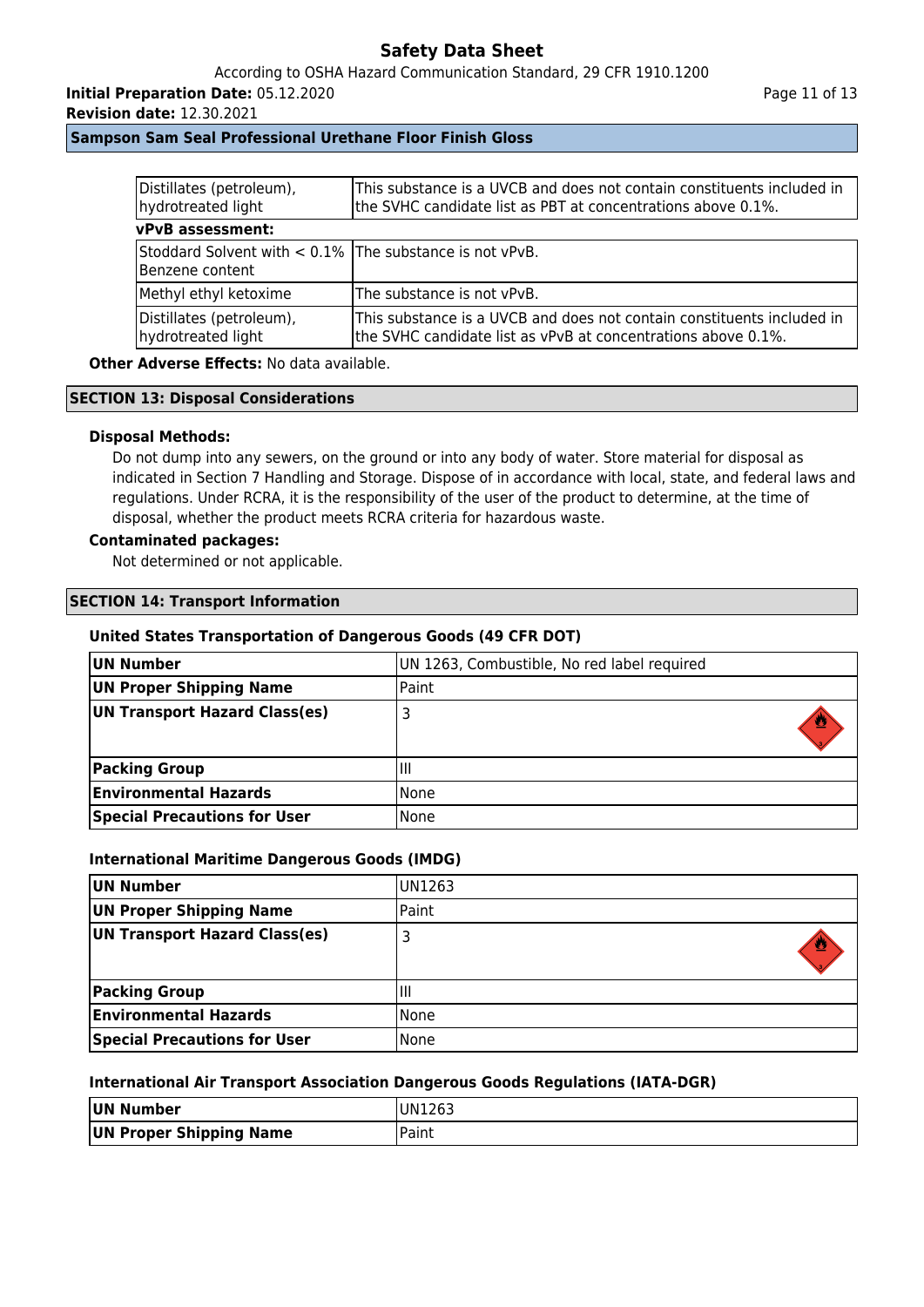According to OSHA Hazard Communication Standard, 29 CFR 1910.1200 **Initial Preparation Date:** 05.12.2020

**Revision date:** 12.30.2021

**Sampson Sam Seal Professional Urethane Floor Finish Gloss**

| UN Transport Hazard Class(es)       |             |
|-------------------------------------|-------------|
| <b>Packing Group</b>                | Ш           |
| <b>Environmental Hazards</b>        | <b>None</b> |
| <b>Special Precautions for User</b> | <b>None</b> |

### **SECTION 15: Regulatory Information**

### **United States Regulations**

**Inventory Listing (TSCA):** All ingredients are listed-active or exempt.

**Significant New Use Rule (TSCA Section 5):** None of the ingredients are listed.

**Export Notification under TSCA Section 12(b):** None of the ingredients are listed.

**SARA Section 302 Extremely Hazardous Substances:** None of the ingredients are listed.

**SARA Section 313 Toxic Chemicals:** None of the ingredients are listed.

### **CERCLA:**

|                                | 64742-47-8                          | Distillates (petroleum), hydrotreated light                                    | Listed | 100 lb |  |
|--------------------------------|-------------------------------------|--------------------------------------------------------------------------------|--------|--------|--|
|                                | <b>RCRA:</b>                        |                                                                                |        |        |  |
|                                | 64742-47-8                          | Distillates (petroleum), hydrotreated light                                    | Listed | D001   |  |
|                                |                                     | Section 112(r) of the Clean Air Act (CAA): None of the ingredients are listed. |        |        |  |
|                                | <b>Massachusetts Right to Know:</b> |                                                                                |        |        |  |
|                                | 64742-47-8                          | Distillates (petroleum), hydrotreated light                                    |        | Listed |  |
|                                | 8052-41-3                           | Stoddard Solvent with < 0.1% Benzene content                                   |        | Listed |  |
|                                | <b>New Jersey Right to Know:</b>    |                                                                                |        |        |  |
|                                | 64742-47-8                          | Distillates (petroleum), hydrotreated light                                    |        | Listed |  |
|                                | 8052-41-3                           | Stoddard Solvent with < 0.1% Benzene content                                   |        | Listed |  |
| <b>New York Right to Know:</b> |                                     |                                                                                |        |        |  |
|                                | 64742-47-8                          | Distillates (petroleum), hydrotreated light                                    |        | Listed |  |
|                                | 8052-41-3                           | Stoddard Solvent with < 0.1% Benzene content                                   |        | Listed |  |
| Pennsylvania Right to Know:    |                                     |                                                                                |        |        |  |
|                                | 64742-47-8                          | Distillates (petroleum), hydrotreated light                                    |        | Listed |  |
|                                | 8052-41-3                           | Stoddard Solvent with < 0.1% Benzene content                                   |        | Listed |  |
|                                |                                     |                                                                                |        |        |  |

**California Proposition 65:** None of the ingredients are listed.

### **SECTION 16: Other Information**

# **Abbreviations and Acronyms:** None

## **Disclaimer:**

The information contained herein is based on data considered accurate. However, no warranty is expressed or implied regarding the accuracy of these data or the results to be obtained from the use thereof. Canlak Coatings assumes no responsibility for injury to the vendee or third persons proximately caused by the material if reasonable safety procedures are not adhered to as stipulated in the data sheet. Additionally, Canlak Coatings assumes no responsibility for injury to vendor or third persons proximately caused by abnormal use of the material even if reasonable safety procedures are followed. Furthermore, vendee assumes the risk in his use of the material.

**NFPA:** 1-2-1